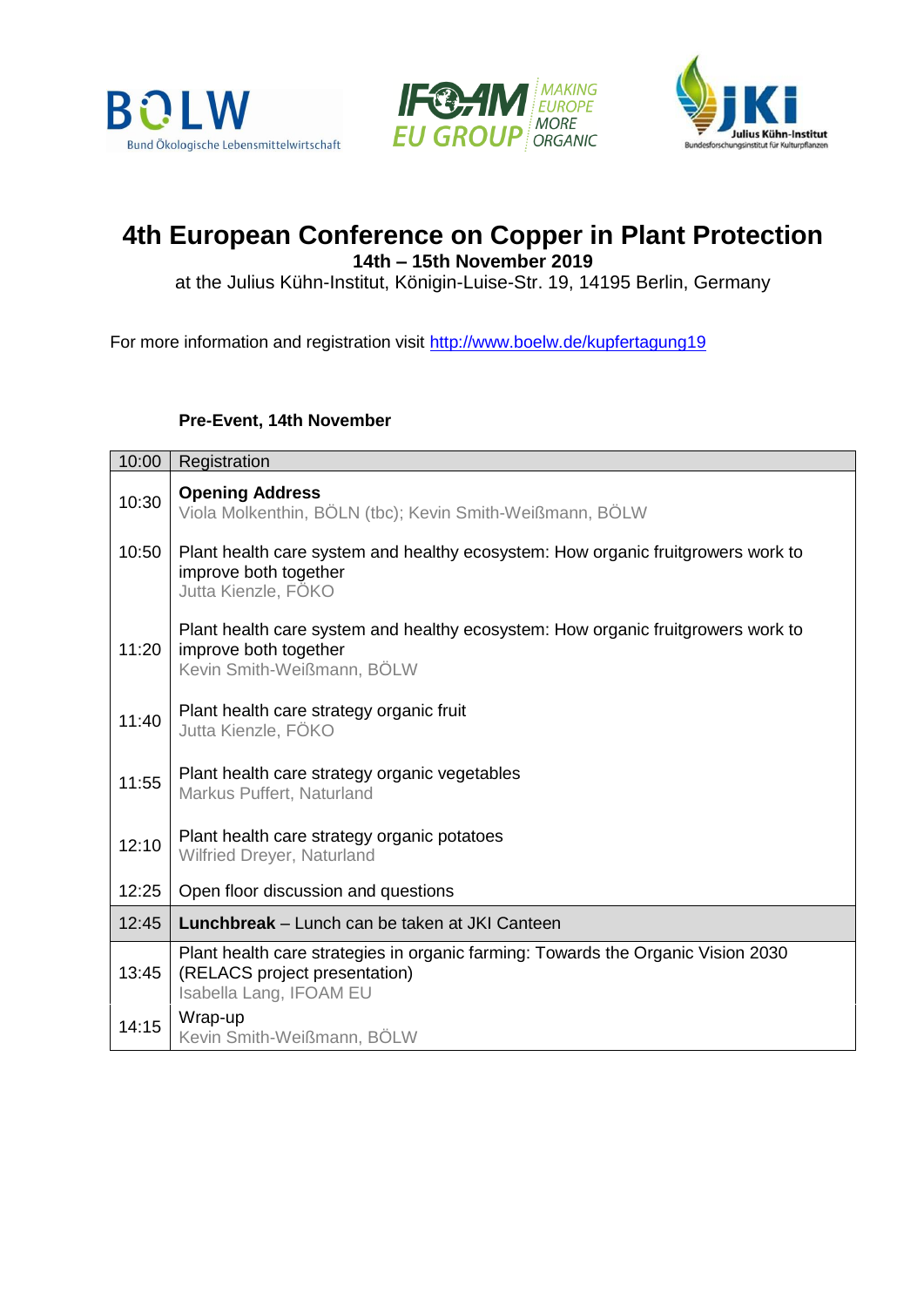





#### **Conference programme, 14th November**

| 14:00                                            | Registration                                                                                                                                 |  |
|--------------------------------------------------|----------------------------------------------------------------------------------------------------------------------------------------------|--|
| 15:00                                            | <b>Welcome address</b><br>Alexandra Makulla, Federal Ministry of Food and Agriculture (BMEL, tbc), Germany                                   |  |
| <b>Regulatory situation of copper fungicides</b> |                                                                                                                                              |  |
| 15:05                                            | Recent changes in the regulatory situation of copper fungicides in Germany<br>Balthasar Smith, BVL, Germany                                  |  |
| 15:20                                            | Current Status of Copper Fungicides and New Data on Effects of Copper on Rainworms<br>Matthias Weidenauer, EU Copper Task Force, Switzerland |  |
| 15:35                                            | Copper fungicides: Considerations on potential effects on operators and bystanders<br>Matthias Weidenauer, EU Copper Task Force, Switzerland |  |
| 15:45                                            | <b>Discussion</b>                                                                                                                            |  |

| <b>Minimization of Copper Use</b> |                                                                                                                                                                                                                                                                                 |  |
|-----------------------------------|---------------------------------------------------------------------------------------------------------------------------------------------------------------------------------------------------------------------------------------------------------------------------------|--|
| 16:00                             | Results of the German organic movement's monitoring programme of copper<br>applications & implications on copper minimization strategy<br>Jutta Kienzle, Barbara Hoffmann, Wolfgang Patzwahl, Eckhard Reiners, Florian<br>Weihrauch (German organic associations, LfL), Germany |  |
| 16:30                             | <b>Coffee break</b>                                                                                                                                                                                                                                                             |  |
| 17:00                             | Copper minimization in France<br>Sylvie Dulong, FNAB                                                                                                                                                                                                                            |  |
| 17:30                             | New results of BÖLN-Projects on copper minimization in apple scab management in<br>Germany<br>Sascha Buchleither, Bastian Benduhn                                                                                                                                               |  |
| 17:55                             | <b>Discussion</b>                                                                                                                                                                                                                                                               |  |
| 18:15                             | End of day one                                                                                                                                                                                                                                                                  |  |

**19:00 Conference dinner at the "Eßkultur", incl. wine tasting of fungus-resistant grape** varieties (PIWI) [\(www.esskultur-berlin.de\)](https://www.esskultur-berlin.de/catering/de/wo/dahlem.php)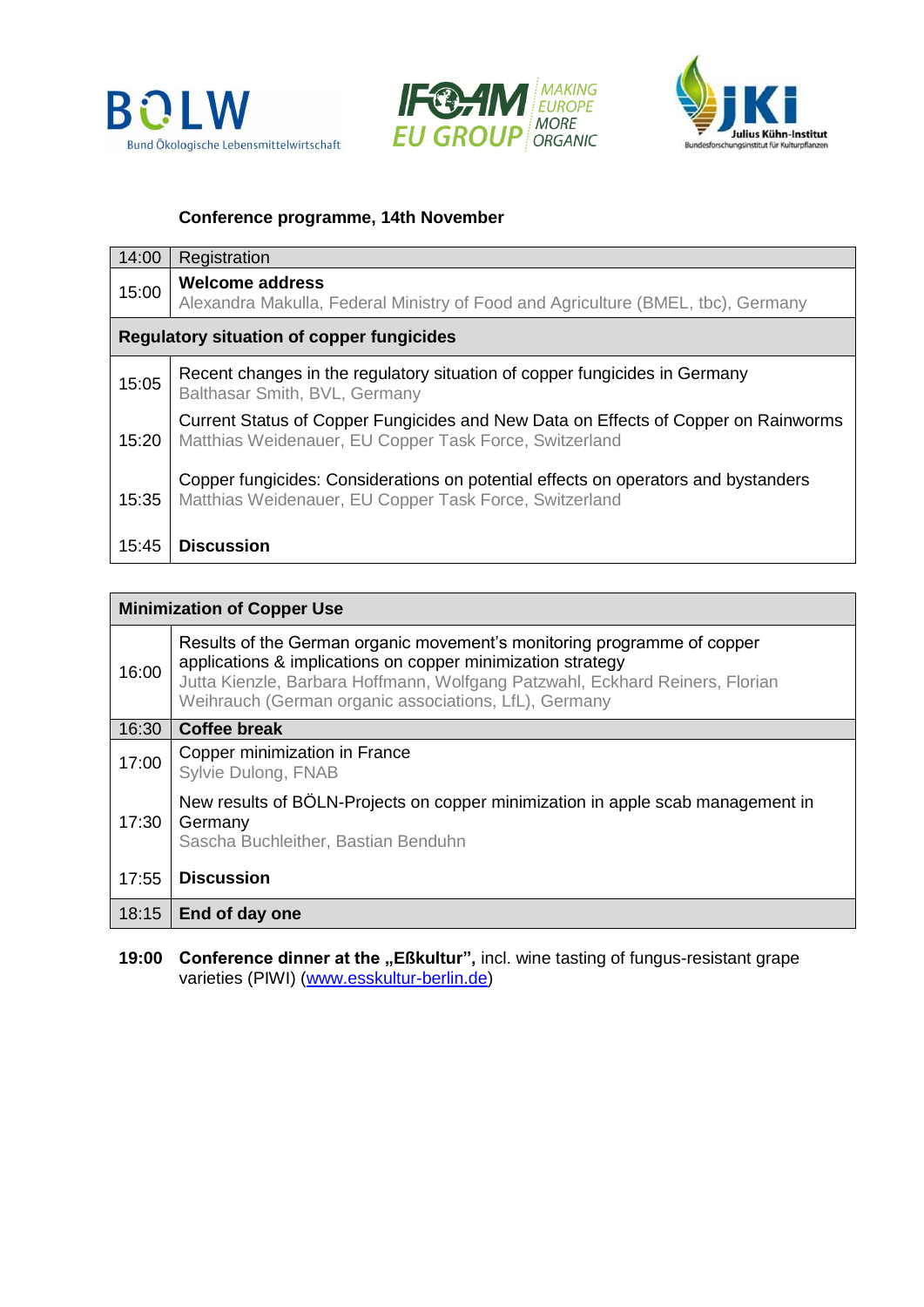





## **Conference programme, 15th November**

| <b>Copper minimization strategies &amp; results</b> |                                                                                                                                                                                                                                     |  |
|-----------------------------------------------------|-------------------------------------------------------------------------------------------------------------------------------------------------------------------------------------------------------------------------------------|--|
| 09:30                                               | Development of phytophthora-resistant potato varieties<br>Georg Michael Forster, LfL, Germany                                                                                                                                       |  |
| 09:50                                               | Update on participatory breeding project of resilient apple varieties<br>Jutta Kienzle, FÖKO, Germany                                                                                                                               |  |
| 10:05                                               | VitiFIT: Broad activities for healthy wines in organic viticulture $-$ a concerted action<br>against downy mildew<br>Beate Berkelmann-Löhnertz & Randolf Kauer (project coordination), Hochschule<br>Geisenheim University, Germany |  |
| 10:25                                               | Experiences with the data from practice surveys to improve plant healthcare strategies<br>in organic fruit growing<br>Jutta Kienzle, FÖKO, Germany                                                                                  |  |
| 11:00                                               | <b>Discussion</b>                                                                                                                                                                                                                   |  |
| <b>New Products / Technologies</b>                  |                                                                                                                                                                                                                                     |  |
| 11:15                                               | Rainfast release systems for efficient copper-based crop protection<br>Dr. Caspar Langenbach, Conrath Lab, RWTH Aachen, Germany                                                                                                     |  |
| 11:25                                               | An innovative approach to reduce copper load while controlling plant disease<br>Shyam Pariyar, INRES, Bonn University, Germany                                                                                                      |  |
| 11:35                                               | <b>Coffee break</b>                                                                                                                                                                                                                 |  |
| 11:50                                               | Copper reduction strategy in hops: newsworthy results of 2019 trials<br>Florian Weihrauch, LfL, Germany                                                                                                                             |  |
| 12:10                                               | <b>Discussion</b>                                                                                                                                                                                                                   |  |
| 12:30                                               | <b>Conclusions &amp; Farewell</b><br>Stefan Kühne (JKI), Isabella Lang (IFOAM EU Group) & Friedhelm v. Mering (BOLW)                                                                                                                |  |
| 13:00                                               | <b>End of conference</b>                                                                                                                                                                                                            |  |